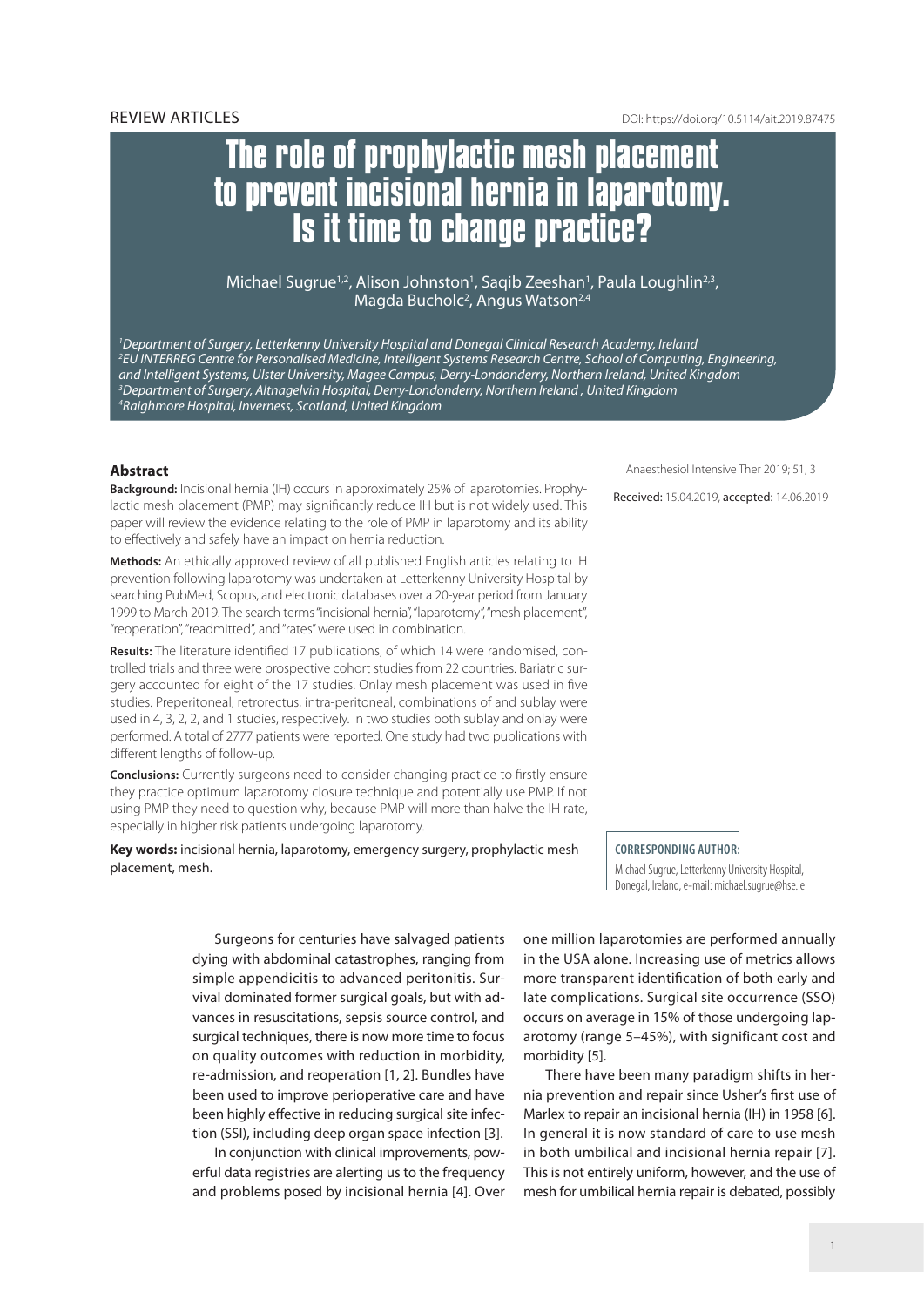

**FIGURE 1.** A large lower abdominal incisional hernia one year post laparotomy

related to the concern that mesh may increase the risk of surgical site infections [8].

Surgeons have been slow to recognise the burden of incisional hernia following laparotomy [9, 10]. The incidence of incisional hernias is approximately 15% at one year, rising to 25% at three years (range 10–50%) [11]. Prophylactic mesh placement (PMP) has been shown to at least halve the problem [12, 13].

Mesh has been placed in wounds for centuries with variable results [14]. The concept of mesh insertion and potential mesh related complications has been a barrier to their insertion. Contaminated wounds during index laparotomy or subsequent SSI development are a source of great anxiety to surgeons [15].

PMP involves mesh implantation, usually in the onlay or underlay position. Underlay can either be in retrorectus positions, preperitoneal or intraperitoneally (IPOM) at the time of initial abdominal fascial closure. Recent studies suggest that prevention of IH via PMP may be the solution to this hernia epidemic [16, 17].

This paper will review the evidence relating to the role of prophylactic mesh placement at laparotomy and its ability to effectively and safely impact on hernia reduction.

#### **METHODS**

An ethically approved review of all published English articles relating to IH prevention following laparotomy was undertaken at Letterkenny University Hospital searching PubMed, Scopus, and electronic databases over a 20-year period from January 1999 to March 2019. The search terms "incisional hernia", "laparotomy", "mesh placement", "reoperation", "readmitted" and "rates" were used in combination with Boolean operators AND or OR. Studies were included in this review if they were either randomized controlled trials(RCTs) or prospective cohort studies involving analysis of incisional hernia, following use of mesh prophylactically placed either in laparotomy or open abdomen closure. Studies relating to stomal herniation, paediatric, and those in which data was inadequate for interpretation were not included.

Incisional hernia was clinically defined as any visible and/or palpable "blowout" within a distance of 3 cm from the midline abdominal scar and an example is shown in Figure 1. The ultrasonic criteria of incisional hernia were a visible gap within the abdominal wall and/or ''tissue moving through the abdominal wall by Valsalva manoeuvre'' and/or a detectable ''blowout''. For the diagnosis of incisional hernia, either clinical criteria, or ultrasound or CT criteria or both had to be fulfilled. The study did not distinguish between single and multiple incisional hernias.

## **RESULTS**

The literature identified 17 publications, of which 14 were RCTs and 3 prospective cohort studies from 22 countries. Bariatric surgery accounted for 8 of the 17 studies. Onlay mesh placement was used in 5 studies. Preperitoneal, retrorectus, intraperitoneal, combinations of and sublay were used in 4, 3, 2, 2 and 1 studies respectively. In two studies both sublay and onlay were performed (Table 1), a total of 2777 patients were reported. One study had two publications with different lengths of follow up.

## **WHICH PATIENTS SHOULD BE TREATED?**

Many issues come into play before answering this question; what is the patient's physiology, operative wound classification, cost and type of mesh to be used. Before considering PMP we have to ensure appropriate decision making and surgical technique are optimized at the first operation.

The choice of primary incision is important as it has been suggested that lateral paramedian incisions have a lower incidence than with midline incisions [18, 19]. Some studies have however failed to detect any difference [20, 21]. Paramedian incisions are more difficult to perform than midline incision. Muscle splitting incisions such as the Lanz, gridiron incision and the Pfannenstiel incision have a slightly lower rate of wound complications. These incisions however provide reduced access to the abdomen and increased numbness [22]. A number of key surgical techniques proven to reduce incisional hernia without the use of mesh are shown in Table 2. These should be implemented as a routine.

Nearly all published trials have shown benefit when PMP is used in higher risk patient as shown in Table 3 [7, 23–25]. Patients undergoing midline laparotomies are at the greatest risk, with rates in general approaching 20% at 3 years although this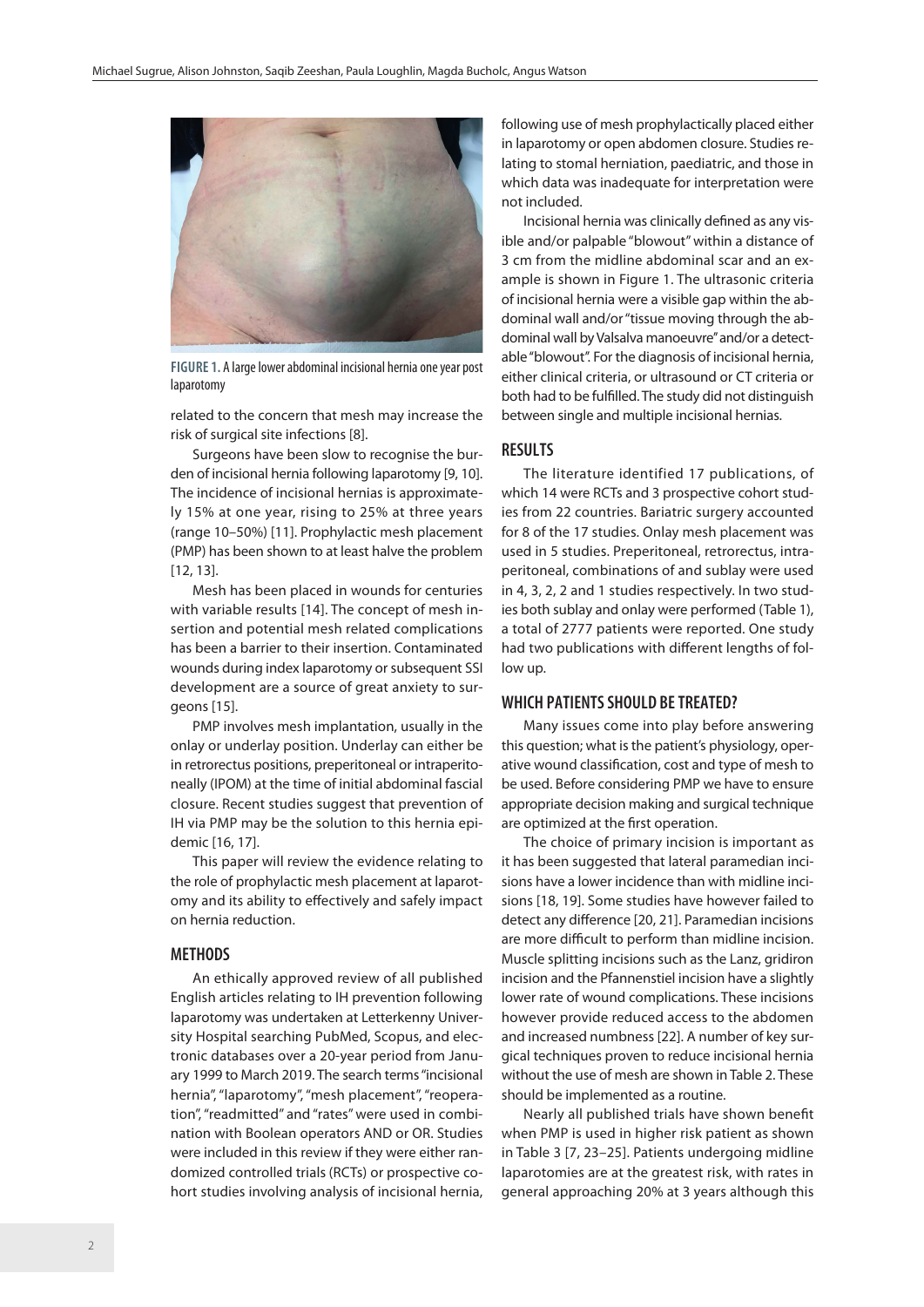| TABLE 1. Randomized controlled trials and prospective studies of prophylactic mesh placement during laparotomy |  |
|----------------------------------------------------------------------------------------------------------------|--|
|----------------------------------------------------------------------------------------------------------------|--|

| <b>Study</b>              | Year | <b>Location</b>         | <b>Patients</b>  | <b>Position</b> | <b>Study No</b> |
|---------------------------|------|-------------------------|------------------|-----------------|-----------------|
| Pans [33]                 | 1998 | Belgium                 | <b>Bariatric</b> | <b>IPOM</b>     | 288             |
| Strzelczyk [32]           | 2002 | Poland                  | <b>Bariatric</b> | Onlay           | 60              |
| Gutierrez de la Pena [51] | 2003 | Spain                   | Cancer           | Onlay           | 88              |
| Strzelczyk [52]           | 2006 | Poland                  | <b>Bariatric</b> | Retrorectus     | 72              |
| El-Khadrawy [53]          | 2009 | Egypt                   | <b>Bariatric</b> | Preperitoneal   | 40              |
| <b>Bevis</b> [54]         | 2010 | UK                      | AAA              | Sublay          | 80              |
| Llaguna [55]              | 2011 | USA                     | <b>Bariatric</b> | Preperitoneal   | 106             |
| Abo-Ryia [56]             | 2013 | Egypt                   | <b>Bariatric</b> | Preperitoneal   | 64              |
| Curro [57]                | 2012 | <b>Italy</b>            | <b>Bariatric</b> | Retrorectus     | 95              |
| Caro-Tarrago [58]         | 2014 | Spain                   | Cancer           | Onlay           | 160             |
| Sarr [59]                 | 2014 | <b>USA</b>              | <b>Bariatric</b> | Preperitoneal   | 380             |
| <b>Bali</b> [60]          | 2015 | Greece                  | AAA              | Onlay           | 40              |
| Timmermans [36]           | 2015 | <b>Netherlands</b>      | AAA              | Onlay-sublay    | 480             |
| Muysoms [61]              | 2016 | Belgium                 | AAA              | Retrorectus     | 114             |
| Jairam [13]               | 2017 | Austria Germany Holland | Mixed            | Onlay-sublay    | 480             |
| Caro-Tarrago [62]         | 2019 | Spain                   | Cancer           | <b>Onlay</b>    | 80              |
| Kohler [37]               | 2019 | Switzerland             | Cancer           | <b>IPOM</b>     | 150             |

**TABLE 2.** Surgical technique as prevention of incisional hernia

| Measuring wound length                 |
|----------------------------------------|
| Documenting the suture to wound length |
| Suture to wound length ratio 4:1       |
| Use of self-locking sutures            |
| Closure of the fascia in one layer     |
| Low tension                            |
| <b>Small stitches</b>                  |
| Using a monofilament suture            |
|                                        |

#### **TABLE 3.** Patients at great risk of incisional hernia

| Obese, BMI $>$ 27 kg m <sup>-2</sup>  |  |
|---------------------------------------|--|
| Elderly                               |  |
| Aortic or bariatric surgery           |  |
| History of hernias                    |  |
| Carcinoma                             |  |
| Chronic obstructive pulmonary disease |  |
| Emergency surgery                     |  |
| Previous laparotomy                   |  |

is higher in select groups. Those undergoing aortic surgery are at increased risk [26].

Fischer *et al*. studied the incidence of incisional hernia post laparotomy and associated risk factors, enabling them to create a composite risk score [27]. In their cohort of 12,373 patients there was a wide variation in the incidence of IH from 0.5 to 20.6%, in the low and extreme risk groups, respectively. A similar study by Basta *et al*. risk stratified patients following bariatric surgery and were able to accurately predict the risk [28]. Both studies report increased healthcare costs associated with their higher risk groups. The use of a risk stratification model would allow healthcare providers to be more targeted when considering the use of a prophylactic mesh.

Goodenough and colleagues, in a prospective study using a scoring model to predict IH after abdominal surgery, found three preoperative and intraoperative findings independently associated with IH formation [25]. These were surgical approach (open laparotomy vs. hand-assisted laparoscopy vs. laparoscopy), COPD, and BMI  $>$  25 kg m<sup>-2</sup>. In their study the lowest risk patients developed an IH in 5.5% compared to over 50% in the highest risk group. While their score is straightforward to calculate, practical, and can be estimated preoperatively to determine a patient's risk it is not widely used.

Although the data are favourable and consistent for prophylactic mesh augmentation, the Guideline Development Group decided that larger trials are needed to make a strong recommendation to perform prophylactic mesh augmentation for all patients within certain risk groups [7].

We should not forget preoperative risk reduction strategies starting with appropriate patient selection, weight loss programs, nutritional optimization, cessation of smoking and pre-habilitation, to include pre-operative chest physio, are to be commended. In the emergency situation, and in those undergoing major abdominal wall reconstructions, factors to reduce intra-abdominal pressure are important [29, 30].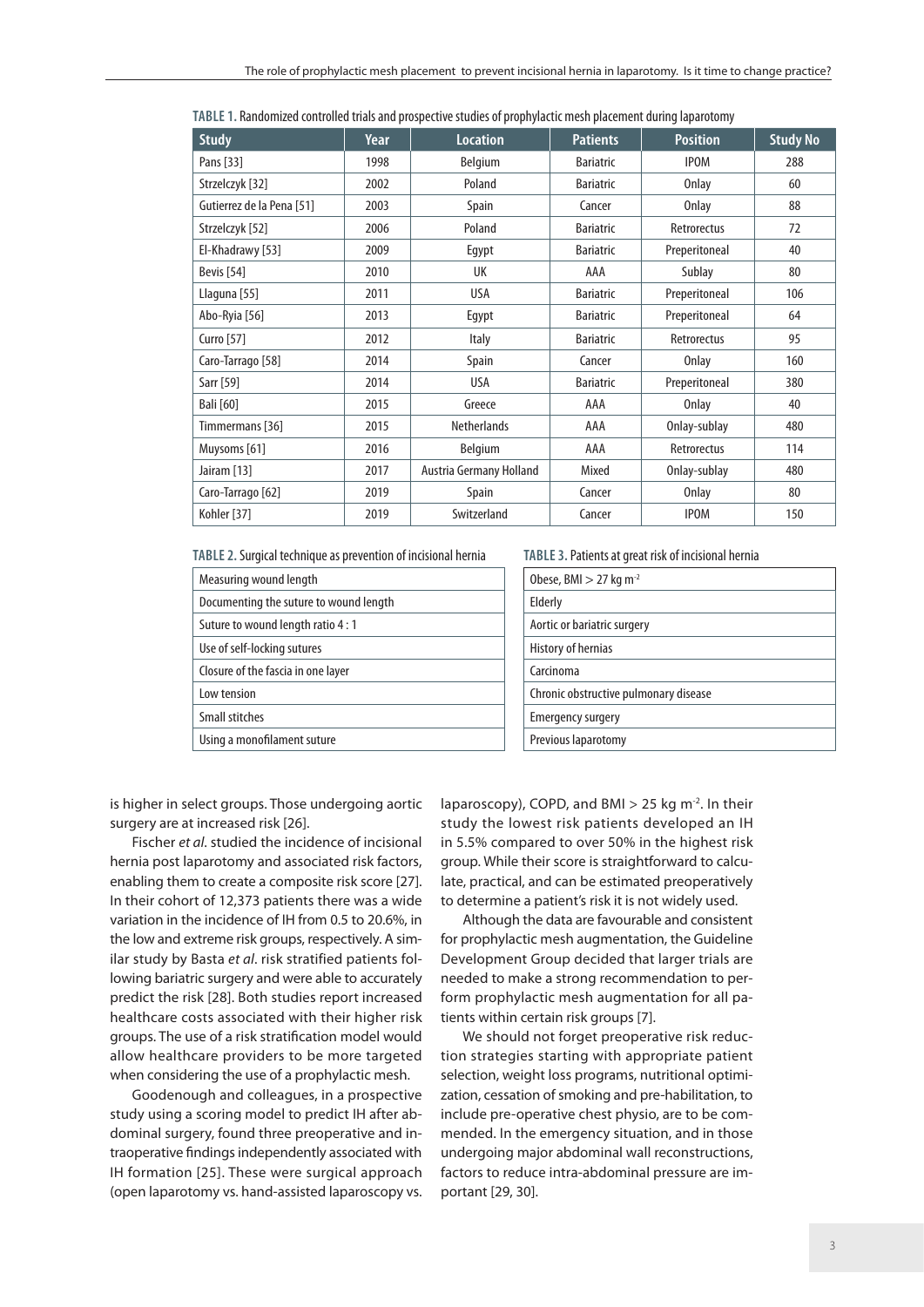

**FIGURE 2.** Prophylactic TIGR onlay mesh fixed by tacking on right side and suturing on left

## **WHAT TYPE OF MESH**

The choice of mesh can be simplified into 3 main categories: synthetic, biosynthetic and biological. In addition the mesh may be absorbable or nonabsorbable, with or without a hybrid component. Furthermore meshes can vary in weight, pore size and resistant to colonization [31]. This classification can be further complicated by additive agents ranging from biospheres to antiseptic impregnation. Prolene based meshes have been used since 2002 when Strzelczyk found polyprolene mesh highly effective in preventing IH with 0% IH in the mesh group compared to 21% in the non mesh group at 6 months follow-up [32]. Pans however, in one of the first studies almost 21 years ago, reported that absorbable PMP had no effect on reducing IH with 22.9% IH rate in the mesh versus 28.5% in the no mesh group. Pan used intraperitoneal polyglactin mesh which was not fixed [33].

In a recent systematic review Muysoms suggested there is no overwhelming evidence on the effectiveness of prophylactic non-permanent absorbable biological or biosynthetic mesh for the closure of laparotomies. There is no evidence that, in this setting, a non-permanent absorbable biological or biosynthetic mesh would be preferred to synthetic non-absorbable mesh, both in clean or clean-contaminated surgery [34]. Furthermore, the on-going PREBIOUS trial is attempting to determine the efficacy of bioabsorbable meshes [35]. The potential attraction of bioabsorbable meshes is that they behave like synthetics with good tensile strength but eventually reabsorb which could lead to less chronic pain and a possible decreased infection risk. There is increasing interest in hybrid meshes but no real data to support their use.

## **WHICH POSITION SHOULD THE MESH BE PLACED?**

Mesh can be placed either as an onlay, retrorectus, sublay in the preperitoneal plane or intraperitoneally (IPOM). An example of an onlay mesh placement is shown in Figure 2. Potentially a combination of locations could be used.

Kohler in a recent randomized trial found prophylactic intraperitoneal mesh implantation significantly reduced the incidence of incisional hernia 3 years after laparotomy compared with standard abdominal closure in a high-risk population with IH occurring in 7.2% vs. 18.5% in the non-mesh group [37]. At present there is little evidence on the long-term results of the prophylactic use of mesh, but the protective effect of the use of an onlay mesh in abdominal wall closure is maintained for at least up to 5 years after surgery.

Jairam *et al*. in the PRIMA trial, a randomised controlled trial from 3 countries, found onlay mesh reinforcement significantly reduced the incidence of incisional hernia after midline laparotomy in patients at high risk for incisional hernia (i.e. those with abdominal aortic aneurysm or a BMI  $\geq$  27 kg m<sup>-2</sup>). Sublay mesh reinforcement did not have a significant effect on the incidence of incisional hernia compared with primary suture [13].

#### **WHAT ABOUT IN CONTAMINATION?**

To-date there have been several studies demonstrating the efficacy of using macroporous polypropylene mesh in both class 2 and class 3 wounds [38, 39].

There is a growing body of literature on the efficacy of bioabsorbable meshes for a similar purpose as well as on-going clinical studies such as the PREBIOUS trial [35, 40]. While Choi *et al*. in a study of the adverse effect of mesh in clean and clean contaminated ventral hernia repair expressed caution about its use; their study is somewhat dated and without information on the type of mesh or the primary surgery [41]. They found postoperative occurrences were significantly greater in clean-contaminated and contaminated cases using mesh when compared with clean cases, with odds ratios of 3.56 (3.25–3.89) and 5.05 (1.78–12.41) respectively. There was a significantly increased risk of superficial SSI (2.53), deep SSI (3.09) and organ/space SSI (6.16), wound disruption (4.41), pneumonia (4.43), and sepsis (4.90) for clean-contaminated cases where mesh was used.

Argudo *et al*. in a retrospective study found that the use of a partially absorbable, lightweight large pore prophylactic mesh in the closure of emergency midline laparotomies is feasible for the prevention of incisional hernia without adding a substantial rate of morbidity to the procedure, even if high contamination or infections are present suggesting that acel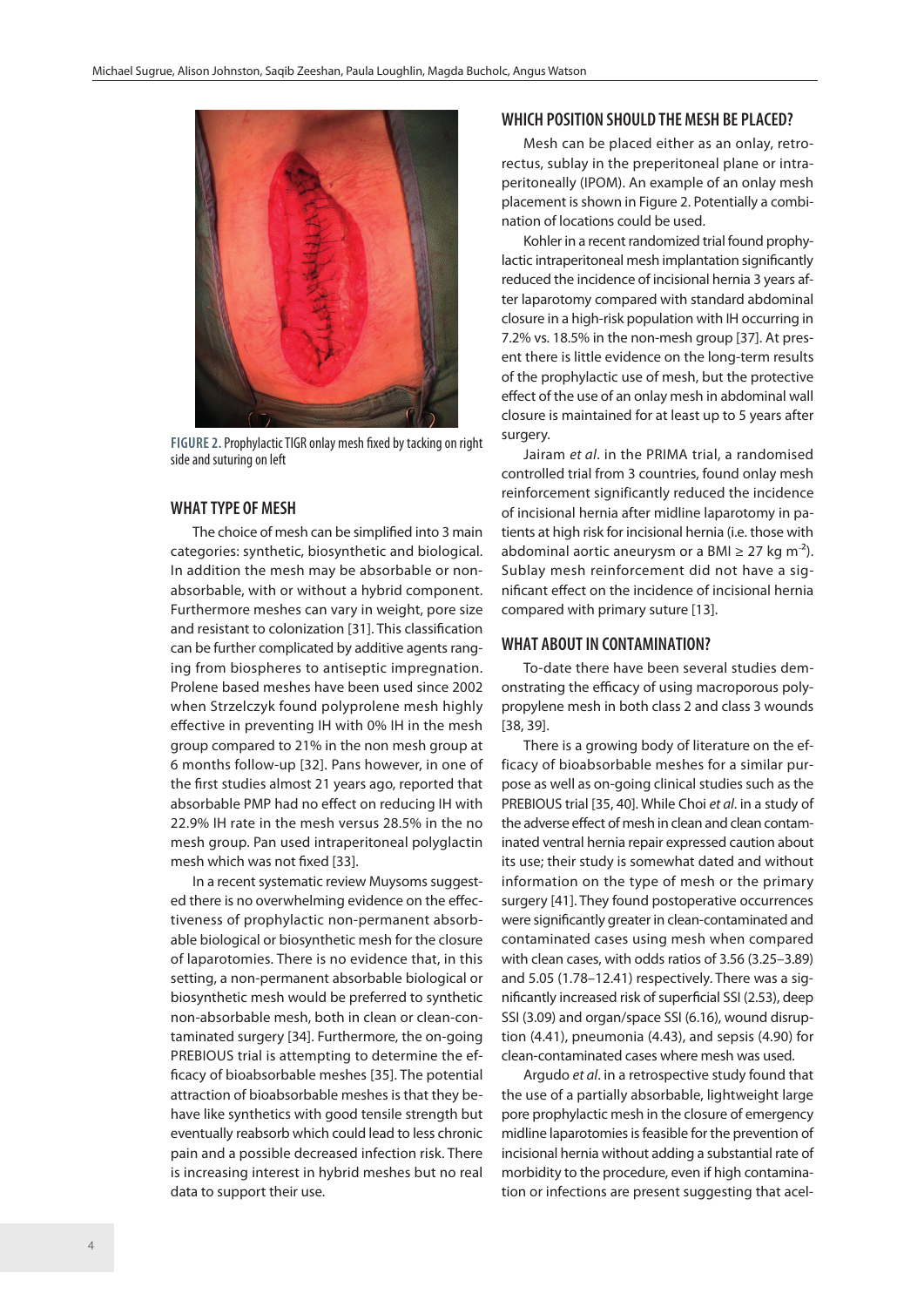lular dermal matrix may be an acceptable option for repair of clean contaminated or contaminated defects, with a 23% 2-year rate of hernia recurrence in reinforced acellular dermal matrix repairs [42].

Itani *et al*.'s prospective, multicenter, single-arm study of open VIH repairs of contaminated abdominal defects with a non-cross-linked, porcine, acellular dermal matrix found an early recurrence rate of 7.1% in clean-contaminated defects at approximately 11 months' follow-up. They found no unanticipated adverse events occurred, and no tissue matrix required complete excision. There were however 22 hernia (28%) recurrences by month 24. There was no correlation between infection-related events and hernia recurrence [43]. In other areas such as emergency stoma creation Lykke *et al*. found that the insertion of absorbable mesh, even in the presence of contamination, was not associated with increased complications [44]. It appears that permanent synthetic or biosynthetic mesh can now be used in clean-contaminated and contaminated fields.

## **WHAT ABOUT THE OPEN ABDOMEN CLOSURE?**

There is increasing evidence that final closure of the open abdomen will benefit by PMP. The evidence however is still limited and this would depend on the degree of contamination. When placement of mesh is considered reasonably safe it should be macro porous.

Studies have shown that VAC-IPOM in patients with OA treatments decrease re-operations, duration of hospital and ICU stay, and the incidence of incisional hernia, when compared with VAWCM, which represents the current standard of care [45, 46].

## **COSTS**

According to recent estimates healthcare costs related to incisional hernias vary from \$3,875 to \$98,424 per patient and the overall cost approaches 3 billion dollars in the USA alone [47]. More than 340,000 ventral hernia surgical procedures are performed in the United States each year, accounting for at least \$3.2 billion in health care. It has been calculated that in the United States, each 1% reduction in hernia recurrence would result in a saving of at least \$32 million in procedural costs. The use of mesh could reduce the incidence of IH from 25–30% to 10% and therefore is cost-effective due to the number needed to treat obtained: one IH was prevented for every 5 prophylactic meshes that were used.

The mean total cost for an IH in France in 2011 was estimated to be 6451€, ranging from 4731€ for unemployed patients to 10,107€ for employed patients whose indirect costs (5376€) were slightly higher than the direct costs. Reducing the incidence of IH after abdominal surgery by 5% following implementation of the European Hernia Society Guidelines on closure of abdominal wall incisions, or maybe even by use of prophylactic mesh augmentation in high risk patients would result in a national cost savings of 4 million euros [7].

### **PROBLEMS WITH MESH INSERTION**

Mesh infection, explantation, migration and fistulation are uncommon. Seroma rates are slightly increased with onlay and increased pain may be seen especially in the early post-operative period with the retrorectus approach. When an SSI occurs in the presence of mesh it may take longer to heal.

During analysis significantly (*P* = 0.002) more seromas were detected after OMA (*n* = 34, 18.1%) compared with primary suture (*n* = 5, 4.7%) and sublay mesh augmentation (*n* = 13, 7.0%). No differences were seen in surgical site infection, hematoma, reintervention, or readmission [35].

At 6 weeks, significantly more patients in the mesh group reported postoperative pain compared with patients in the control group (34 of 52 [65.4%] vs. 26 of 59 [44.1%]; effect size, 21.3%; 95% CI: 4–41%; *P* = 0.04). Pain intensity was higher in the mesh group compared with the control group at 6 weeks (mean VAS score, 1.61 vs. 0.83; VAS score difference, 0.78; 95% CI: 0.10–1.46%; *P* = 0.02). At 1 and 3 years after surgery, no difference in pain perception was observed between the groups). No difference in surgical site infections was observed, but time to complete wound healing of surgical site infection was significantly longer in patients with mesh implantation (median [interquartile range], 8 [6–24] weeks compared with 5 [1–9] weeks; *P* = 0.03). Trunk extension was significantly decreased after mesh implantation compared with the control group. A trend towards increased chronic pain after mesh implantation has been reported in the past [37].

## **CURRENT LIMITATIONS**

There is no gold standard for the diagnosis of ventral hernias. Clinical examination is potentially subject to under diagnosis, can vary widely between clinicians, and is affected by patient factors such as obesity. Radiographic imaging has been shown to have significant inter-observer variability. Even patient-reported results are inaccurate, with up to one-third of patients unaware that they have a VIH. It remains to be seen whether in fact patients with incisional hernia are best observed or subjected to surgery, and this will be answered by the AWARE study [48]. The providers of surgical and critical care have all seen the sequelae of strangulated incisional hernia and realise that we need to re-think our approach. We may have overlooked some basic anatomical factors relating to the linea alba. Moschcowitz in 1914 identified the vascular lacunae theory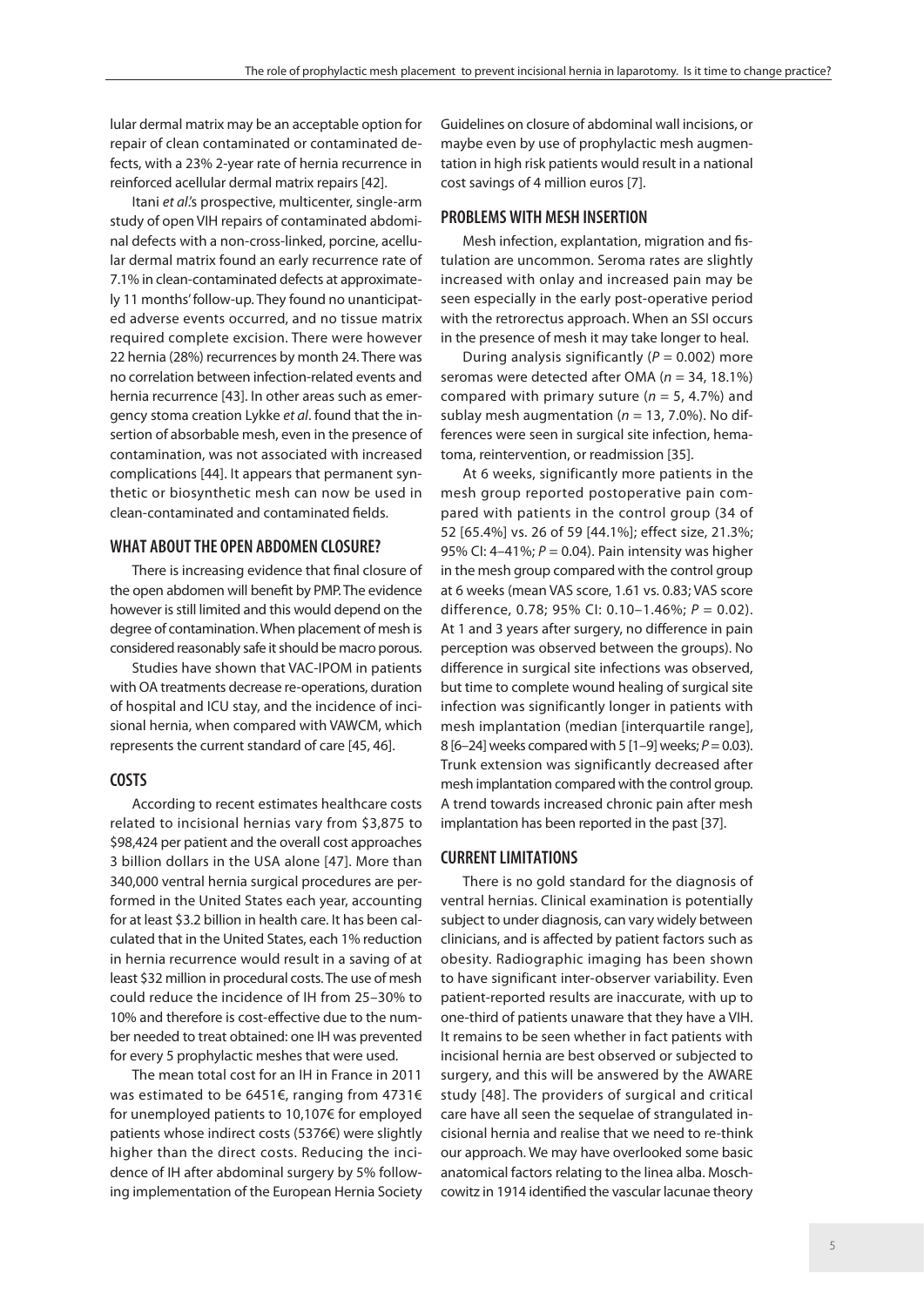

**FIGURE 3.** New incisional hernia below site of previous prophylactic mesh placement in a patient with multiple previous lower midline incisions

with perforation of the linea in significant numbers [49]. Sugrue described the concept of the fenestrated linea alba. In a prospective study of 146 patients, 74% male, mean body mass  $84 \pm 16$  kg, mean age 48.6  $\pm$  12.0 years, were studied. Ninety-four (64%) had a single defect, mean size  $17.5 \pm 8.3$  mm (range 3–44 mm). Thirty-three (22%) patients had two defects, the mean size of the second defect 13.1 mm (range 1–22 mm) at a mean distance of 5.7 mm (range 1–30 mm). Fifteen (10%) had three defects, the mean size of the third defect 11 mm (range 1–20 mm) at a mean distance of 5.7 mm (range 1–30 mm). Four (3%) patients had four defects. All defects were cephalad. The linea alba should be exposed for 3 cm in a cephalad direction at umbilical hernia repair to identify and fix these defects. It may be one of the reasons that PMP reduces IH rates [50].

As can be seen in Figure 3 incisional hernia may develop down the whole length of a previous incision. In Kohler's recent publication there was increased early postoperative pain and prolonged wound healing of surgical site infection in those having mesh. While the pain difference in those who received mesh was confined to the early post-operative period long term trunk extension was reduced in those receiving a mesh [37].

#### **CONCLUSIONS**

This original review has identified significant evidence to support PMP in terms of both the short and long term benefit with halving the incisional hernia rate. Both permanent and biosynthetic offer different profiles and further prospective RCTs will help identify the most appropriate locations and type of mesh placement. Currently surgeons need to consider why they are not going to place a prophylactic mesh in a higher risk patient at laparotomy.

## **ACKNOWLEDGEMENTS**

1. Financial support and sponsorship: EU INTERREG funding for Centre for Personalised Medicine.

2. Conflict of interest: Michael Surgue served as a consultant and speaker to Smith and Nephew, Acelity and Novus Scientific. The rest of authors declare no conflict of interest.

#### **REFERENCES**

- 1. Aggarwal G, Peden CJ, Mohammed MA, et al. Evaluation of the collaborative use of an evidence-based care bundle in emergency laparotomy. JAMA Surg 2019; e190145. doi: 10.1001/jamasurg.2019.0145 [Epub ahead of print].
- 2. To KB, Kamdar NS, Patil P, et al.; Michigan Surgical Quality Collaborative (MSQC) Emergency General Surgery Study Group and the MSQC Research Advisory Group. Acute Care Surgery Model and Outcomes in Emergency General Surgery. J Ame Coll Surg 2019; 228: 21-28. doi: 10.1016/j.jamcollsurg.2018.07.664.
- 3. Weiser MR, Gonen M, Usiak S, et al. Effectiveness of a multidisciplinary patient care bundle for reducing surgical‐site infections. Br J Surg 2018; 105: 1680-1687. doi: 10.1002/bjs.10896.
- 4. Köckerling F. Onlay technique in incisional hernia repair a systematic review. Front Surg 2018; 5: 71. doi: 10.3389/fsurg.2018.00071.
- 5. Fischer JP, Basta MN, Krishnan NM, Wink JD, Kovach SJ. A cost-utility assessment of mesh selection in clean-contaminated ventral hernia repair. Plast Reconstr Surg 2016; 137: 647-659. doi: 10.1097/01. prs.0000475775.44891.56.
- 6. Usher FC, Ochsner J, Tuttle JL. Use of Marlex mesh in the repair of incisional hernias. Am Surg 1958; 24: 969-974.
- 7. Muysoms FE, Antoniou SA, Bury K, et al. European Hernia Society guidelines on the closure of abdominal wall incisions. Hernia 2015; 19: 1-24. doi: 10.1007/s10029-014-1342-5.
- 8. Appleby PW, Martin TA, Hope WW. Umbilical hernia repair: overview of approaches and review of literature. Surg Clin 2018; 98: 561-576. doi: 10.1016/j.suc.2018.02.001.
- 9. Fischer JP, Harris HW, López-Cano M, Hope WW. Hernia prevention: practice patterns and surgeons' attitudes about abdominal wall closure and the use of prophylactic mesh. Hernia 2019; 23: 329-334. doi: 10.1007/s10029-019-01894-z.
- 10. Tolstrup MB, Watt SK, Gögenur I. Reduced rate of dehiscence after implementation of a standardized fascial closure technique in patients undergoing emergency laparotomy. Ann Surg 2017; 265: 821-826. doi: 10.1097/SLA.0000000000001762.
- 11. Fink C, Baumann P, Wente MN, et al. Incisional hernia rate 3 years after midline laparotomy. Br J Surg 2014; 101: 51-54. doi: 10.1002/ bjs.9560.
- 12. Borab ZM, Shakir S, Lanni MA, et al. Does prophylactic mesh placement in elective, midline laparotomy reduce the incidence of incisional hernia? A systematic review and meta-analysis. Surgery 2017; 161: 1149-1163. doi: 10.1016/j.surg.2016.09.036.
- 13. Jairam AP, Timmermans L, Eker HH, et al. Prevention of incisional hernia with prophylactic onlay and sublay mesh reinforcement versus primary suture only in midline laparotomies (PRIMA): 2-year followup of a multicentre, double-blind, randomised controlled trial. Lancet 2017; 390: 567-576. doi: 10.1016/S0140-6736(17)31332-6.
- 14. Sanders DL, Kingsnorth AN. From ancient to contemporary times: a concise history of incisional hernia repair. Hernia 2012; 16: 1-7. doi: 10.1007/s10029-011-0870-5.
- 15. Atema JJ, Furnée EJ, Maeda Y, et al. Major complex abdominal wall repair in contaminated fields with use of a non-cross-linked biologic mesh: a dual-institutional experience. World J Surg 2017; 41: 1993-1999. doi: 10.1007/s00268-017-3962-2.
- 16. Bhangu A, Fitzgerald JE, Singh P, Battersby N, Marriott P, Pinkney T. Systematic review and meta-analysis of prophylactic mesh placement for prevention of incisional hernia following midline laparotomy. Hernia 2013; 17: 445-455. doi: 10.1007/s10029-013-1119-2.
- 17. Timmermans L, De Goede B, Van Kempen BJH, Kazemier G, Jeekel J, Lange JF. Prevention of incisional hernia by means of primary mesh augmentation: a systematic review and meta-analysis. Eur Surg Res 2013; 50: 72.
- 18. Ellis H, Bucknall TE, Cox PJ. Abdominal incisions and their closure. Curr Problems Surg 1985; 22: 4-51.
- 19. Cox PJ, Ausobsky JR, Ellis H, Pollock AV. Towards no incisional hernias: lateral paramedian versus midline incisions. J R Soc Med 1986; 79: 711-712.
- 20. Bucknall TE, Cox PJ, Ellis H. Burst abdomen and incisional hernia: a prospective study of 1129 major laparotomies. Br Med J (Clin Res Ed) 1982; 284: 931-933. doi: 10.1136/bmj.284.6320.931.